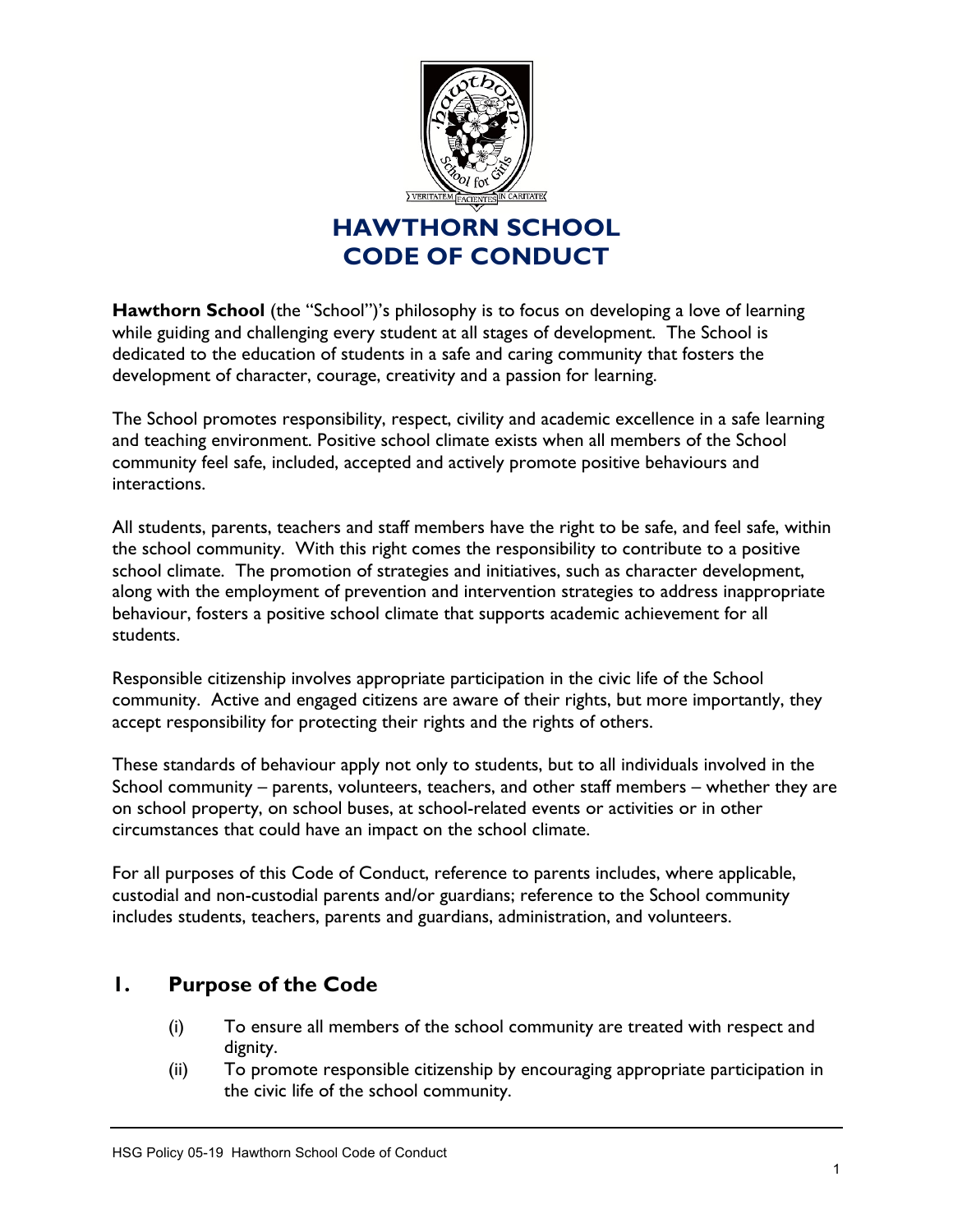

- (iii) To maintain an environment where conflict and difference can be addressed in a manner characterized by respect and civility.
- (iv) To ensure the use of non-violent means to resolve conflict.
- (v) To promote the safety of people in the School.
- (vi) To discourage the use of alcohol, illegal drugs and, except by a medical cannabis user, cannabis.
- (vii) To prevent bullying in the School.

## **2. Standards of Behaviour**

By enrolling in the School, students automatically assume the obligation to comply with the provisions of the Code of Conduct. Central to the Code of Conduct is the understanding that each student will follow certain standards of behaviour. Self-discipline and a willingness to accept responsibility for one's actions and conduct are fundamental to the Code of Conduct. Under the Ontario *Human Rights Code*, every person has a right to equal treatment with respect to services, goods and facilities, without discrimination because of race, ancestry, place of origin, colour, ethnic origin, citizenship, creed, sex, sexual orientation, gender expression, gender identity, age, marital status, family status, or disability. The School recognizes that inappropriate and unacceptable behaviour towards another member of the community requires a serious response.

### *Respect, Civility and Responsible Citizenship*

All members of the school community must:

- respect and comply with all applicable federal, provincial, and municipal laws;
- comply with the Code of Conduct;
- demonstrate honesty and integrity;
- respect differences in people, their ideas, and their opinions;
- treat one another with dignity and respect at all times, and especially when there is disagreement;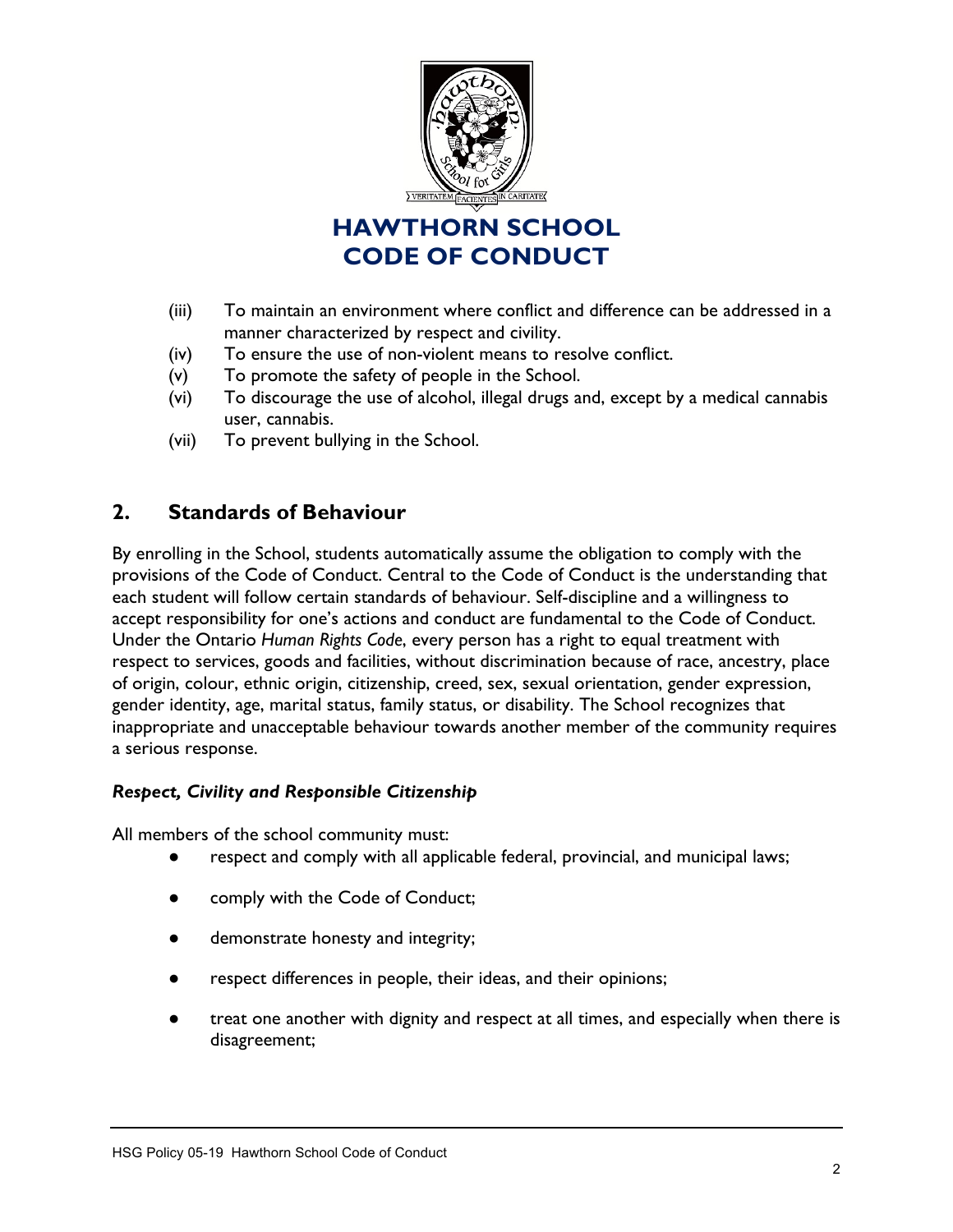

- respect and treat others fairly, regardless of race, ancestry, place of origin, colour, ethnic origin, citizenship, creed, sex, sexual orientation, gender identity, gender expression, age, marital status, family status, or disability;
- respect the rights of others;
- show proper care and regard for school property and the property of others;
- take appropriate measures to help those in need;
- seek assistance from a member of the school staff, if necessary, to resolve conflict peacefully;
- respect all members of the school community, especially persons in positions of authority;
- respect the need of others to work in an environment that is conducive to learning and teaching; and
- not swear or use vulgar or offensive language towards any person

### *Safety*

All members of the school community must not:

- engage in bullying behaviours;
- commit sexual assault or sexual harassment;
- traffic in weapons or illegal drugs;
- give alcohol or cannabis to a minor;
- commit robbery;
- be in possession of any weapon;
- use any object to threaten or intimidate another person;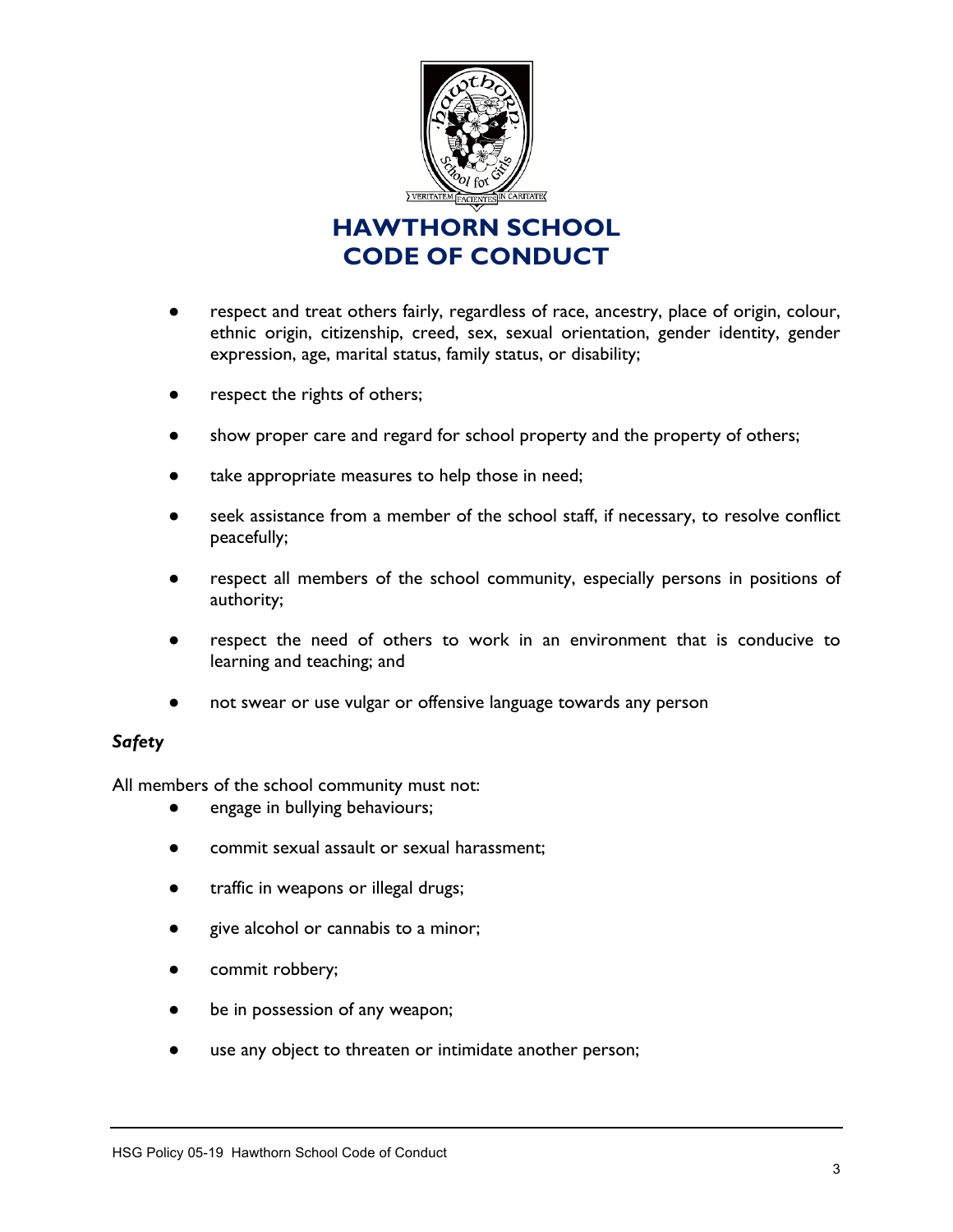

- cause injury to any person be in possession of, or be under the influence of alcohol, cannabis (unless the individual has been authorized to use cannabis for medical purposes), and illegal drugs;
- provide others with alcohol, illegal drugs, or cannabis (unless the recipient is an individual who has been authorized to use cannabis for medical purposes);
- inflict or encourage others to inflict bodily harm on another person;
- engage in hate propaganda and other forms of behaviour motivated by hate or bias;
- commit an act of vandalism that causes damage to school property or to property located on the premises of the School.

#### *Inappropriate Behaviour*

Examples of inappropriate behaviour include, but are not limited to:

- academic dishonesty or plagiarism;
- uttering a threat to inflict serious bodily harm on another person;
- swearing or using vulgar language towards a teacher or other person in authority;
- committing an act of vandalism causing damage to school property or property located on school premises;
- bullying, intimidating or threatening another person;
- fighting;
- using a weapon to cause or threaten bodily harm to another person;
- committing physical assault on another person;
- committing sexual assault;
- trafficking in weapons, cannabis, or illegal drugs;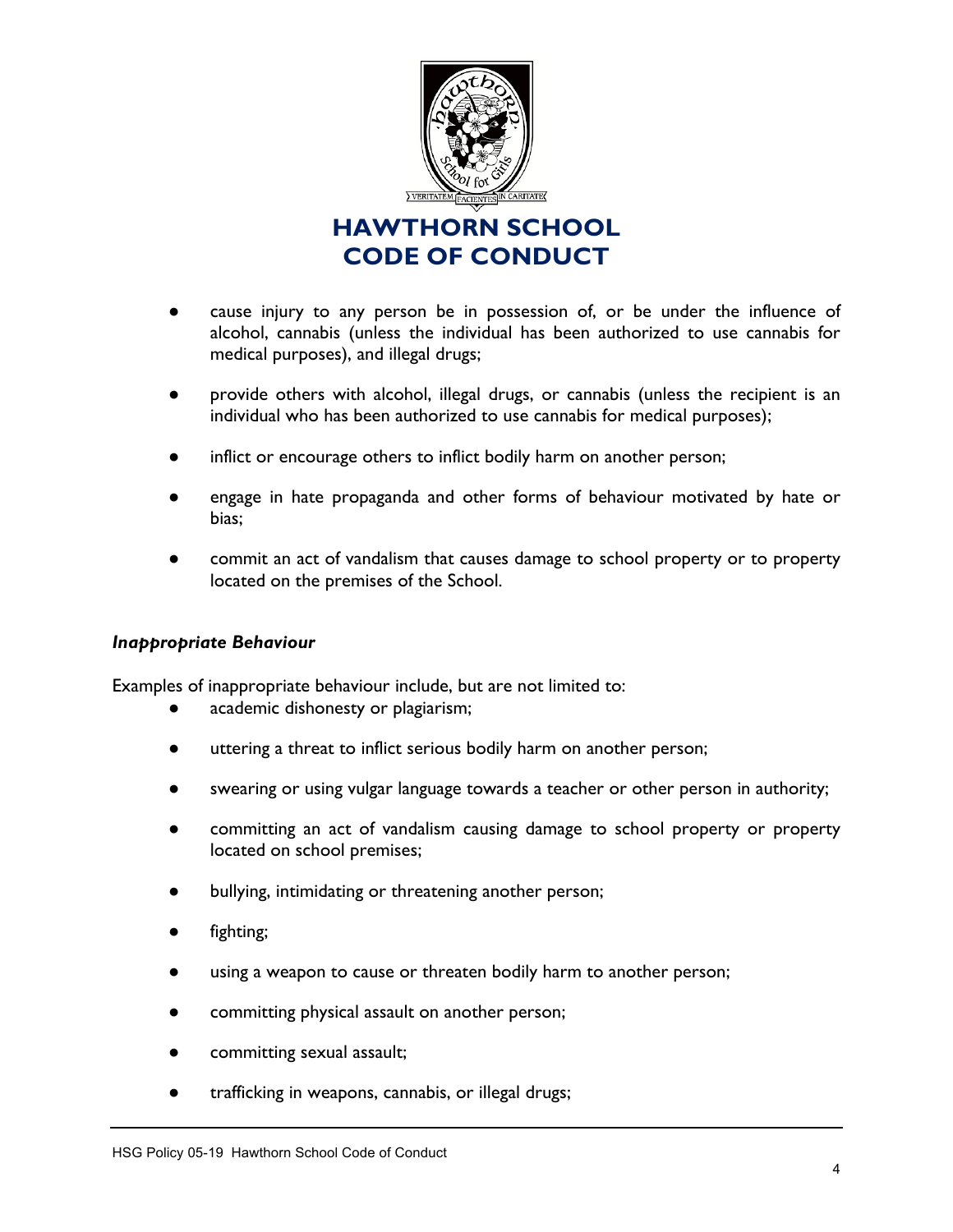

- harassment of any kind, including sexual harassment;
- distributing hate material;
- inappropriate use of electronic communications/media; including accessing inappropriate materials on the internet; posting or texting offensive, derogatory and/or degrading comments or images regarding the school, teachers, administration or other students on personal or commercial websites (e.g. Facebook, Instagram, Twitter, Snapchat, www.ratemyteachers.com and similar sites);
- unexcused absence from school activities; and
- conduct injurious to the moral tone of the school or to the physical or mental well-being of others.

## **3. Responsibility of a Bystander**

The School is committed to providing a healthy environment that is nurturing, caring and respectful of everyone. The School teaches social skills that will serve its students well throughout their lives. If a student has been bullied, intimidated or threatened or has witnessed such behaviour, they need to confide in a teacher or member of the administration at the School. If the School is not aware of an incident, it cannot act. Students who report incidents are upholding the School's core values and demonstrating courage by appropriately standing up for themselves. No one has the right to bully, intimidate or threaten another person. It takes courage to stop such behaviour in a mature and responsible way. If a student witnesses an act of peer bullying, intimidation or threats, they are a bystander and are expected to take steps to assist and report the incident. It is part of their responsibility as a School student.

## **4. Roles and Responsibilities**

The Code of Conduct recognizes that all members of the school community, including the Head of School, teachers, other staff members, students and parents have an obligation to comply with the standards of behaviour outlined in this policy. Each member of the school community has the following roles and responsibilities:

*The School*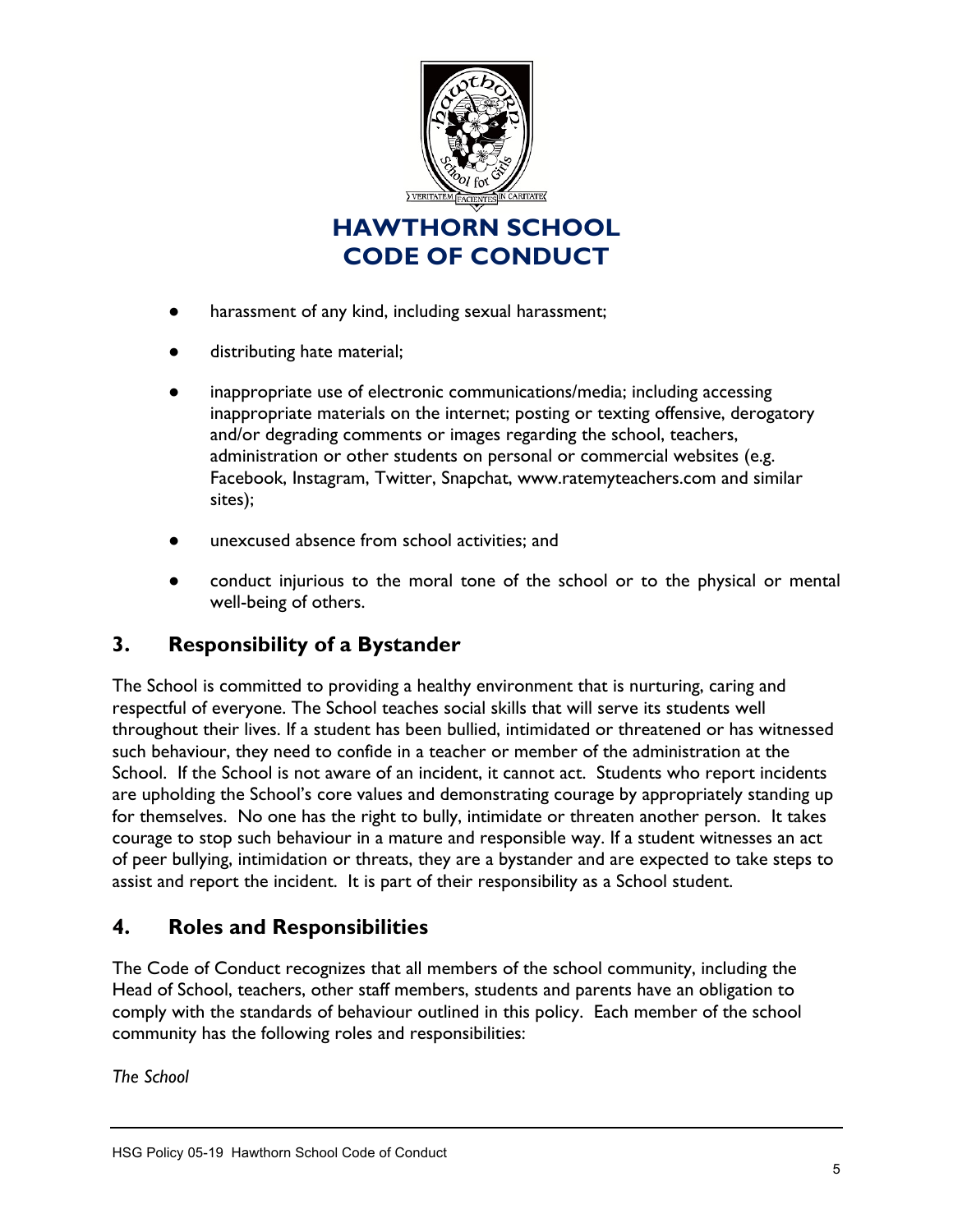

The School will provide direction to promote student achievement and well-being and to ensure accountability in the School. It is the responsibility of the School to:

- develop policies that set out how the School will implement and enforce its Code of Conduct and other rules that promote and support respect, civility, responsible citizenship and safety;
- review policies regularly with students, staff, parents, volunteers and the community;
- seek input from the Board of Directors, parents, students, staff members and the school community;
- establish a process that clearly communicates the Code of Conduct to all parents, students, staff members and members of the school community in order to obtain their commitment and support;
- develop effective intervention strategies and respond to all infractions related to the standards for respect, civility, responsible citizenship and safety; and
- provide opportunities for all of the staff to acquire the knowledge, skills and attitudes necessary to develop and maintain academic excellence in a safe learning and teaching environment.

### *Head of School*

Under the direction of the School, the Head of School takes a leadership role in the daily operation of the School. The Head of School, in concert with the correspondent Directors, will provide this leadership by:

- demonstrating care for the school community and a commitment to academic excellence in a safe, inclusive and accepting teaching and learning environment;
- holding everyone under their authority accountable for their own behaviour and actions;
- empowering students to be positive leaders in their school and community;
- communicating regularly and meaningfully with all members of the school community; and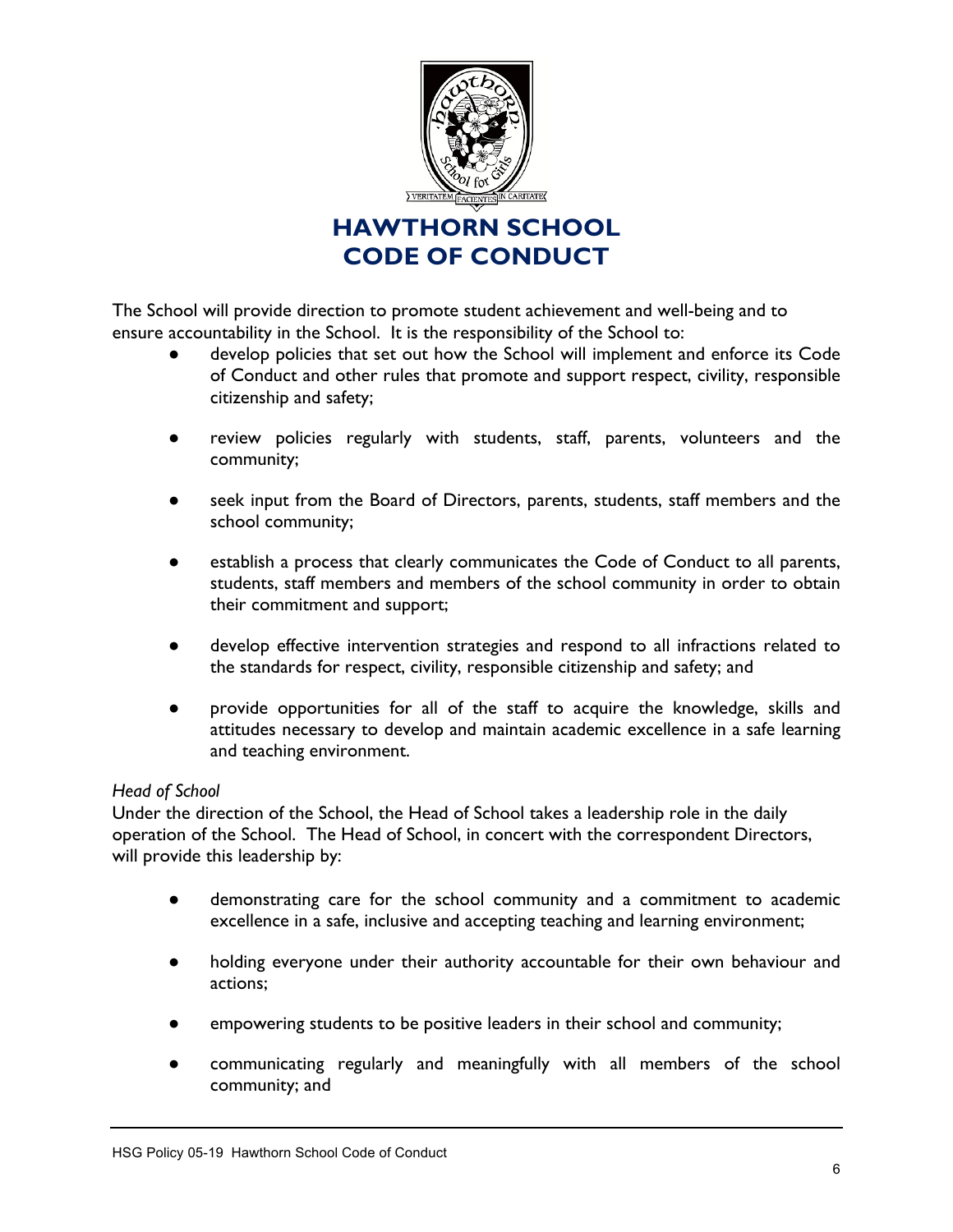

providing an example of respect and civility for all members of the school community.

### *Teachers and Other School Staff Members*

Under the leadership of the Head of School, Directors, teachers and other school staff members maintain a positive learning environment and are expected to hold everyone to the highest standard of respectful and responsible behaviour. As role models, teachers and school staff uphold these high standards when they:

- help students work to their full potential and develop their sense of self-worth;
- empower students to be positive leaders in their classroom, school and community;
- communicate regularly and meaningfully with parents;
- maintain consistent standards of behaviour for all students;
- demonstrate respect for all students, staff, parents, volunteers and the members of the school community; and
- prepare students for the full responsibility of citizenship.

Teachers shall also assist the Directors and the Head of School in maintaining close cooperation with the School community and in establishing and maintaining consistent disciplinary practices in the School. In addition, teachers must assist the Head of School by reporting incidents and assisting the Head of School in conducting an investigation.

#### *Students*

Students are to be treated with respect and dignity. In return, they must demonstrate respect for themselves, for others, and for the responsibilities of citizenship through acceptable behaviour. Respect and responsibility are demonstrated when students:

- come to school prepared, properly dressed in their uniform, on time and ready to learn;
- adhere to school uniform or dress code rules;
- show respect for themselves, for others and for those in authority;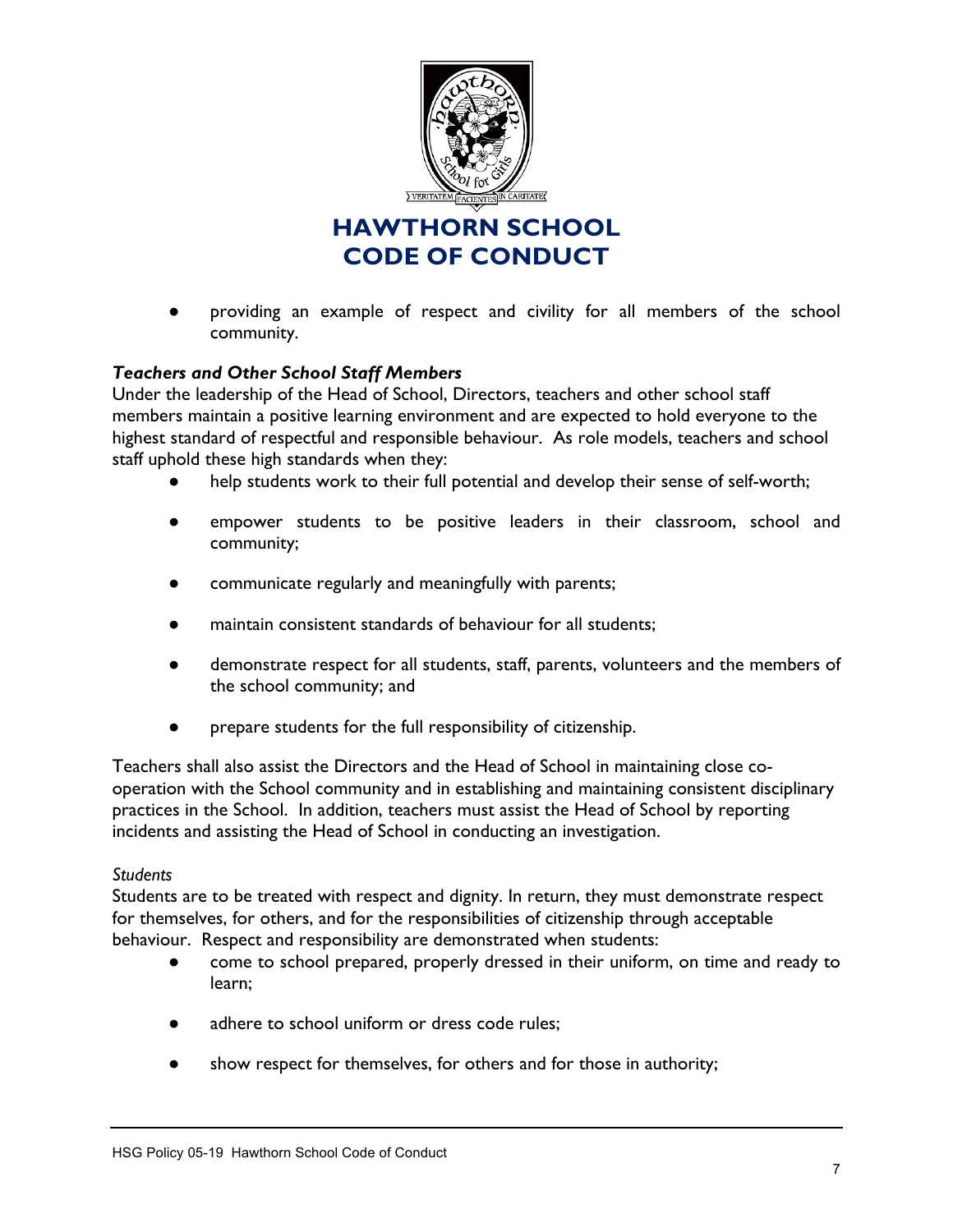

- refrain from bringing anything to school that may compromise the safety of others; and
- follow the established rules and take responsibility for their own actions.

#### *Parents and Guardians*

Parents and guardians play an important role in the education of their children and have a responsibility to support the efforts of school staff in maintaining a safe and respectful learning environment for all students. Parents and guardians fulfill their role when they:

- are engaged in their child's schoolwork and progress;
- communicate regularly with the school;
- help their child adhere to the dress code policy and be prepared for school;
- ensure that their child attends school regularly and on time;
- promptly report their child's absence or late arrival to the school;
- become familiar with the school rules and the School's Code of Conduct;
- encourage and assist their child in following the rules of behaviour;
- assist school staff in dealing with disciplinary issues involving their child.

## **5. Sanctions**

All School community members are responsible for observing both the letter and the spirit of the School's policies and procedures. As a general principle, the School reserves its right to apply a full range of sanctions, including expulsion, to any offence committed by a student. Although the specific provisions set out in this Code of Conduct outline steps that the School normally will take in the event that a student contravenes, or attempts to contravene, the provisions of a Code of Conduct, they do not take away from the ultimate discretion of the School to apply any sanction that is appropriate in the particular circumstances of an offence, including the expulsion of a student.

When exercising its discretion to determine the appropriate sanction to apply to an offence, the School will take into account:

● the particular student and the circumstances;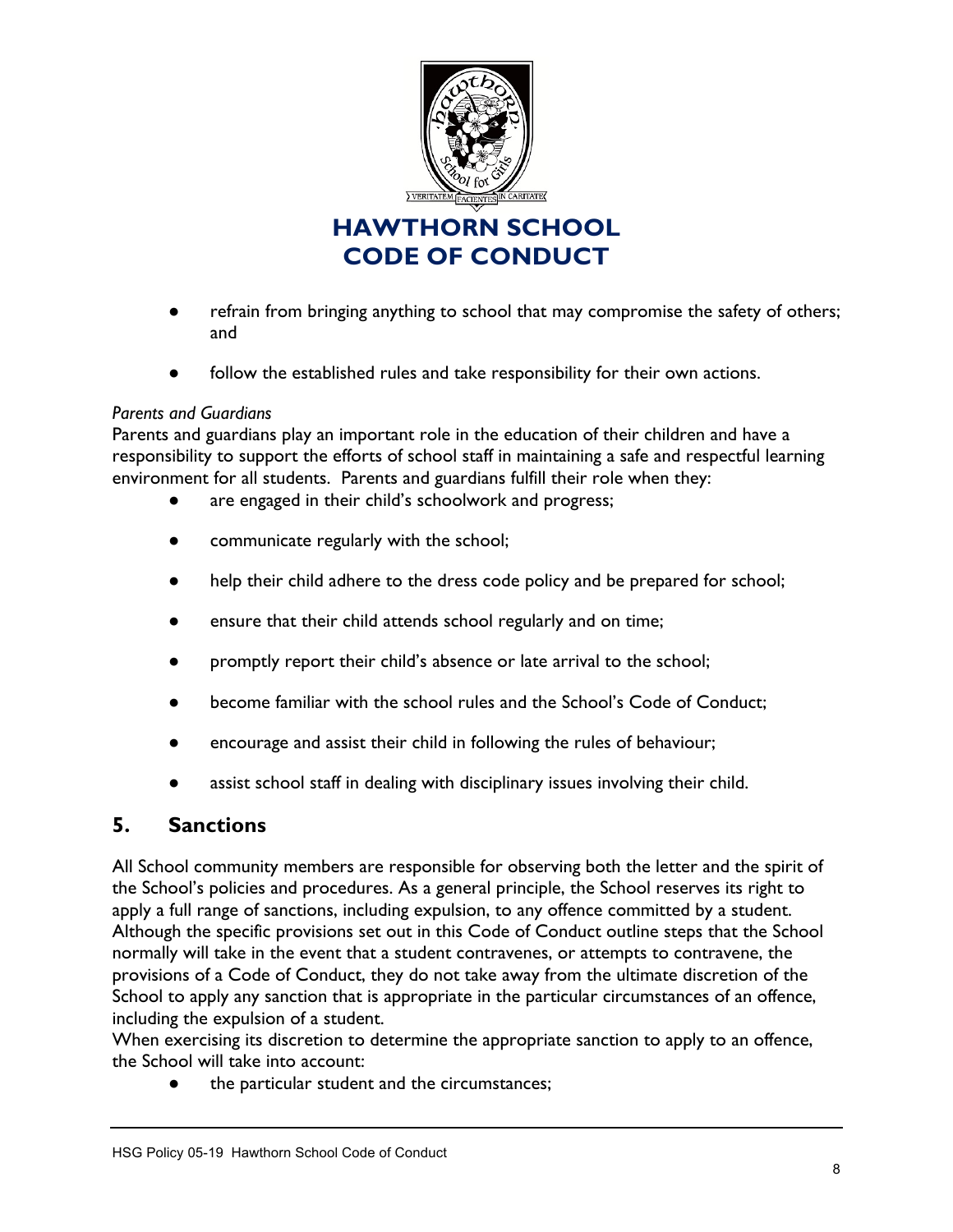

- the nature and severity of the behaviour; and
- the impact on the school climate, including the impact on students or other individuals in the school community.

The range of sanctions that the School will apply to offences includes:

- meeting with appropriate person(s) (such as peers, faculty, administrators);
- removal from a school activity, special program or recess to complete work or a special assignment designated by the teacher;
- detention;
- probation;
- in-school suspension;
- behaviour or performance contract with the involvement of the student, teachers and parents;
- financial restitution, reparation or service in a case where damage is caused or maintenance work made necessary;
- formal suspension from school, with conditions to return to school to be discussed with parents and students in accordance with the school policy; and/or
- expulsion from school.

The School reserves the right to expel a student when the continued attendance of that student would not be in the best interests of that student or the School. The School also reserves the right to expel a student when their behaviour is in breach of the Code of Conduct, seriously jeopardizes the School's ability to guarantee the dignity and safety of its students and/or interferes with learning, or involves conduct which is injurious to the School's moral tone or to the physical or mental well-being of others. In these circumstances, the School will make reasonable efforts to assist the student's family in securing suitable alternative education arrangements.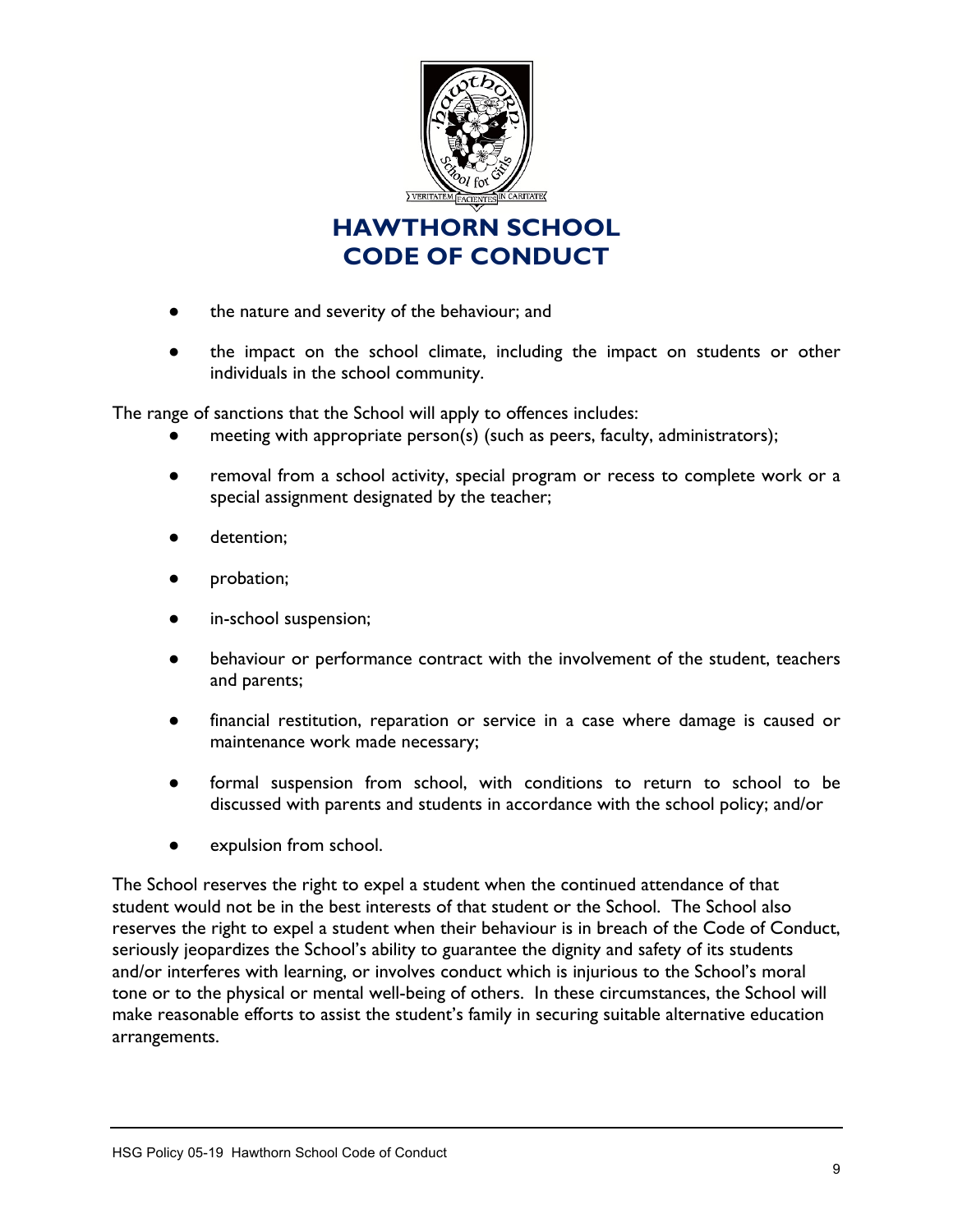

## **6. Review**

The Code of Conduct will be reviewed for possible revisions every three years. The School will continue to solicit input from the Board of Directors, parents, staff and students in the review process.